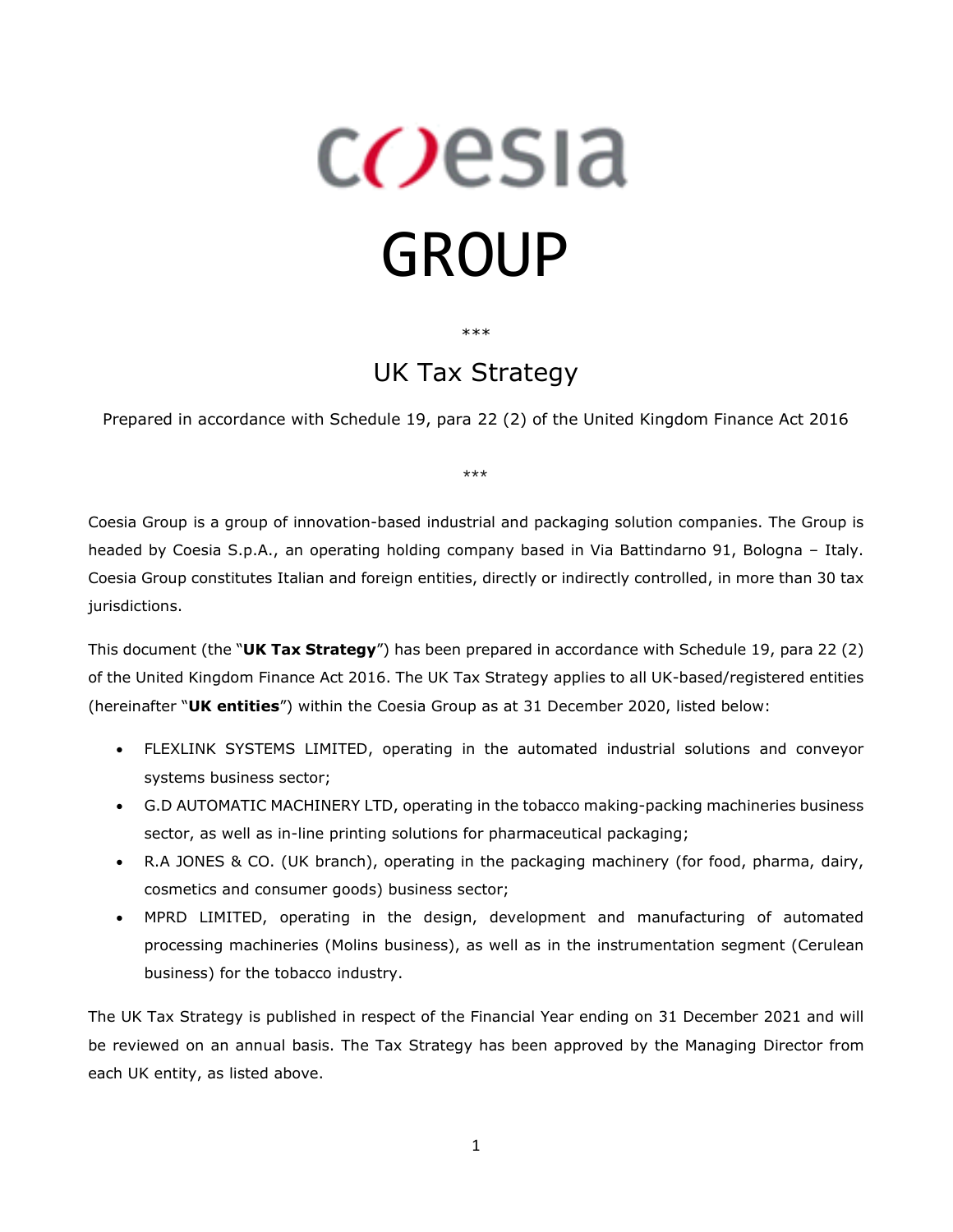#### **Approach of the UK entities to tax governance and risk management**

The UK entities aim to comply with UK tax law, rules and regulations as well as best tax practices, in conformity with the letter and spirit of the law. All UK entities have implemented internal procedures and controls in order to ensure that UK taxes are accounted for and paid, and that tax compliance obligations are met.

The responsibility for UK tax affairs and the related day-by-day tax compliance for each UK entity is delegated to the individual finance manager of each entity. The local finance managers are under the supervision, monitoring and control of the UK-region finance manager.

The UK entities seek to identify, evaluate, monitor and manage tax risks related to business transactions. Where there is a significant uncertainty or complexity due to complex tax law, external tax advice and/or Headquarter Tax Department advice is sought to support the business decisions, with the aim of managing and minimising tax risk.

With specific reference to the intercompany business transactions in which UK entities are involved, the Coesia Group transfer pricing policy is applied with the support of an international tax advisor network. The Group transfer pricing policy is aligned with OECD guidelines, taking into account the specific regulations applicable in the tax jurisdictions where the Coesia group UK entities operate.

#### **Attitude of the UK entities towards tax planning**

The UK entities do not enter into aggressive tax planning schemes; the UK entities' tax planning is aligned with their commercial business and economic activities. Where applicable, the UK entities may surrender losses to the wider group, in accordance with UK Group tax relief legislation.

The UK entities do not adopt extreme or aggressive interpretations of law that, by their nature, may have any associated high risks of failure or reputational damage.

As mentioned above, transfer prices related to intercompany transactions involving UK entities are compliant with the principles and guidelines of Coesia Group's Transfer Pricing Policy.

#### **Level of risk in relation to UK taxation that the UK entities is prepared to accept (risk appetite)**

The UK entities apply a prudent approach to tax risks when evaluating transactions.

The UK entities aim to minimise the level of risk in relation to UK taxation. The UK entities are not prepared to accept a level of risk that would expose them to reputational damage or which could adversely affect their relationship with HMRC. Where there is a significant uncertainty or complexity in relation to a tax risk, external tax advice is sought.